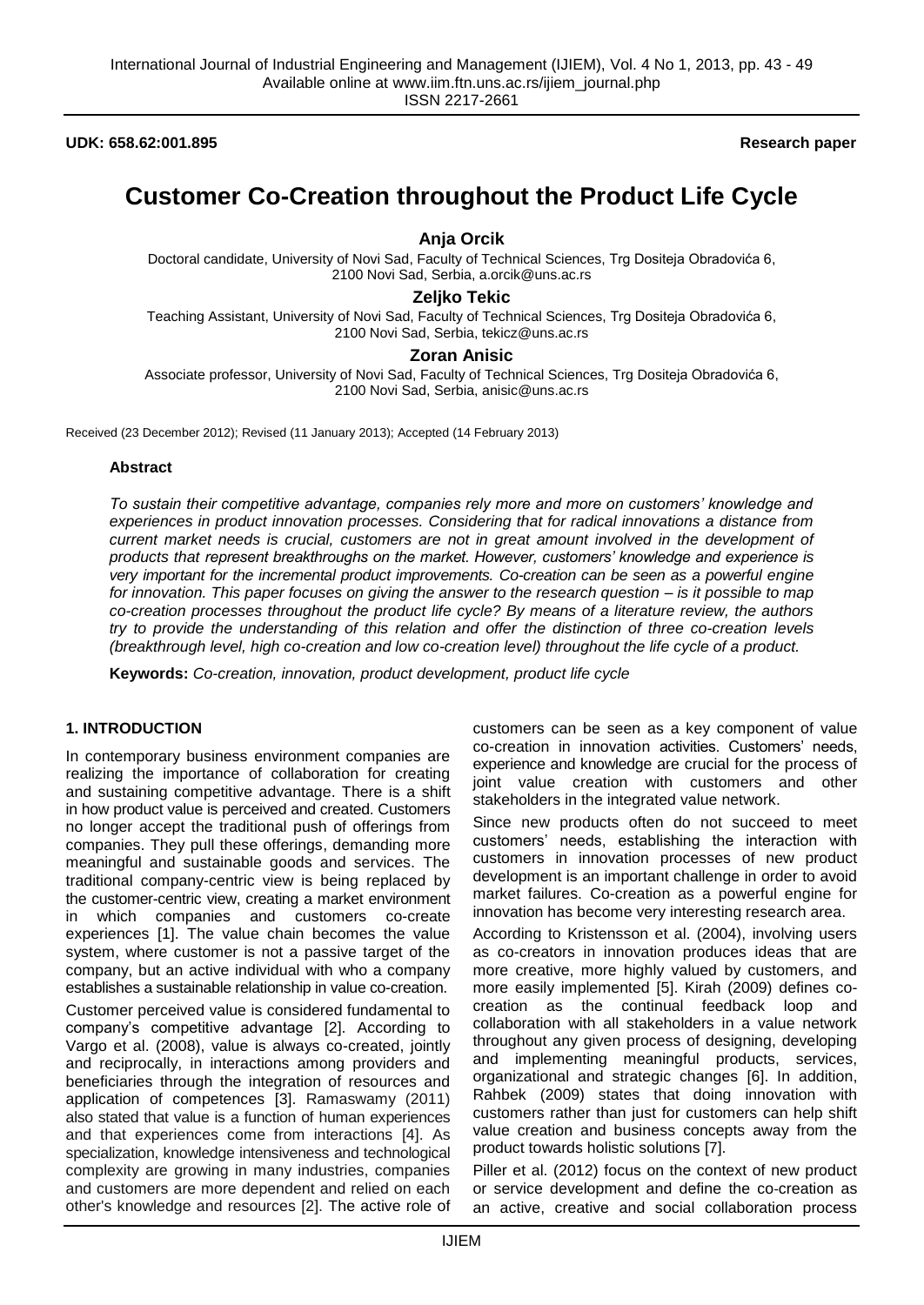between producers and customers, facilitated by a company [8]. Similarly, Russo-Spena and Mele (2012) define innovation as a co-creation process within social and technological networks in which actors integrate their resources to create mutual value [9]. They have developed a co-creation model, *the five "Co-s" model*, that includes five phases of co-creation: co-ideation, coevaluation, co-design, co-test and co-launch. These are the traditional phases of the innovation process (e.g. idea generation, evaluation, etc.) by incorporating the idea of co-creation.

However, there is a gap in the literature regarding the relation of co-creation to different stages of the product life cycle. Considering this, the authors of this paper examine the possible link between co-creation and the product life cycle by reviewing the literature. Mapping the types of co-creation processes in each of the stages of the product life cycle can help companies to optimize these processes and increase benefits from them. Focusing on different types of customers and using specific co-creation techniques in different stages can enable companies to improve their motivation and maintain their enthusiasm for the co-creation and with it extend the product growth.

Section 2 explains the product life cycle concept and its five distinct stages. It is followed by section 3 that focuses on types of innovation, radical and incremental, and their connection to S-curve phenomena. Section 4 connects innovation and co-creation as crucial element for products' success on the market. Customers' involvement in innovation in each of the stages of the product life cycle and the distinction of co-creation levels throughout the life cycle of a product are represented in section 5. The conclusion gives a discussion of the significance of the findings and further research directions.

## **2. PRODUCT LIFE CYCLE CONCEPT**

Kotler, Keller, and Cunningham (2006) propose that four things are implied when stating that a product has a life cycle: (1) products have a limited life; (2) product sales pass through distinct stages; (3) profit rises and falls at different stages; and (4) products require different marketing, financial, manufacturing, purchasing, and human resource strategies at each stage [10]. In addition to these implications, this paper examines the possibility to map different co-creation processes through the product life cycle.





The product life cycle is defined as a predictive instrument for forecasting marketing requirements and assisting in the planning of long-term product strategies [11]. It was introduced in the 1950s to explain the expected life cycle of a typical product from idea to its obsolescence (Figure 1). It has remained a stable feature of marketing teaching, despite the critics for its limited applicability. Its influence has also been seen in other theories, from new product management to portfolio analysis [12].

Philip Kotler breaks the product life cycle into five distinct stages: (1) product development, (2) introduction, (3) growth, (4) maturity and (5) decline [13].

The goal of new products is to meet customers' needs with a quality at the lowest possible cost in order to return the highest level of profit. However, during the *product development stage*, sales are low and revenues are negative. It is the time of spending on the research and development with absolute no return [14]. The *product introduction stage* includes the product launch with its requirements to have maximum impact at the moment of sale. Companies build awareness of their products among potential customers. This is the point when companies have to focus on their marketing mix, especially on promotion. Companies in this stage spend a lot of money, but get back only a small portion. During the *growth stage* product sales are increasing and it is the right time to focus on increasing the market share. Competitors try to copy or offer similar products, and frequent product modifications are crucial to forbid this. Promotion and advertising continues, but not in the extent that was in the introduction stage and it is oriented to the market leadership [14]. When the market becomes saturated with variations of the basic product, and all competitors are represented in terms of an alternative product, the *maturity stage* arrives. There are more competitors with the same products and it is the time to extend the product's life [15]. Maturity stage is the period of the highest returns from the product. Sometimes it is difficult for a company to conceptualize the decline signals of a product. Usually a *product decline* is caused by decline in sales, change in trends and unfavorable economic conditions. At this stage market becomes saturated and the company tries to keep loyal customers before it finally withdraws the product from the market.

#### **3. INNOVATION IN PRODUCT DEVELOPMENT**

Innovation is the process of making changes, large and small, radical and incremental, to products, processes, and services, that results in the introduction of something new for the organization that adds value to customers and contributes to the knowledge store of the organization. It is crucial for innovation to add value to customers, to make them adopt the product or service and fulfill their requirements. Innovation is built on a foundation of creativity and sometimes on invention, resulting in the creation of new knowledge and learning within the organization [15].

Product innovation is one element in an organization's mission to create value for customers. This value can be created through radical and incremental innovations (Figure 2). *Radical innovations* represent a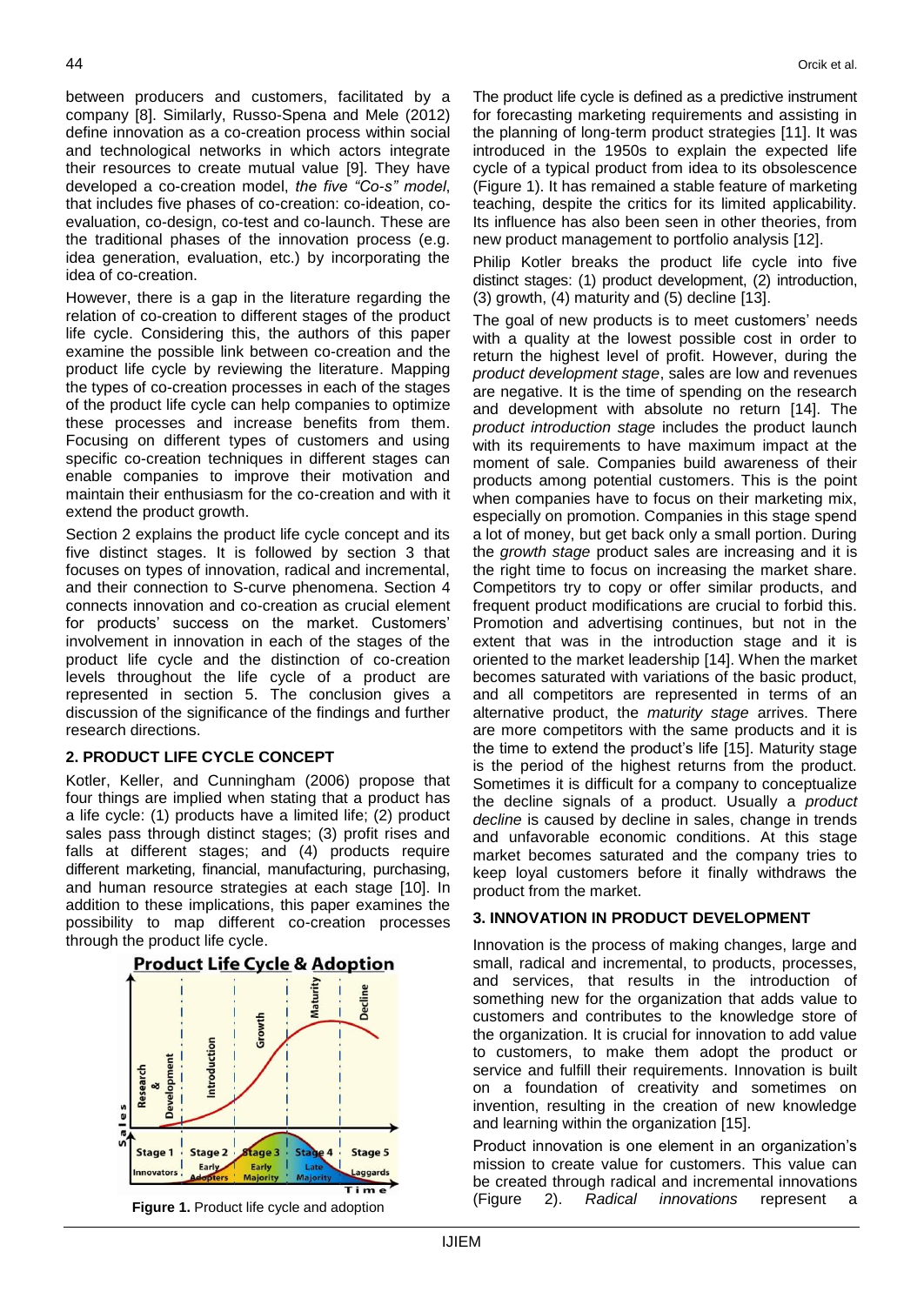breakthrough in product functionalities, determined by an evolution of internal knowledge and competences. They represent the creation of new-to-the-world customer value (e.g., cell phones, microwaves, televisions) and displacing existing ways of delivering value (digital photography vs. silver halide, inkjet and LaserJet printers vs. typewriters) [16]. They can threaten to transform the industry itself by destroying the existing market and thus creating the next great wave [17]. *Incremental innovations* represent small improvements in product functionalities, which are performed in order to support the life of the product, to improve some processes or/and services which will help the company to satisfy customers' needs and to remain competitive on the market [17]. These innovations do not have a dramatic impact on the society that uses them but they do lead to steady improvements in the efficiency of manufacture, and the variety, quality and performance of products [18]. However, it is important to remember that at the end, every technology that people use is going to be replaced by some breakthrough at some point in time [19].





When there is a new successful product on the market, there is a lot of competition entry. Companies offer many different versions of the same product and the level of innovation is very high, because there is considerable uncertainty about customer preferences (even among the customers themselves) and the technological means of satisfying them. In this period, market share changes rapidly. As customers experiment with the alternative versions of the product and companies learn about how to improve their product, opportunities to improve the product are depleted [20]. This leads to a decrease in product innovation. However, the evolution can continue with another radical innovation that sets off a whole new wave [17]. A tool that can aid in the identification of breakthroughs is the technology S-curve introduced by Foster (Figure 3). It suggests that technological product performance moves along an S-curve until technical limitations cause research effort, time, and/or resource inefficiencies to result in diminishing returns. The old technology is replaced and a new S-curve is initiated [21].



**Figure 3.** Technology/Marketing S-curve phenomena (adapted from Foster, 1986) [21]

#### **4. INNOVATION AS CO-CREATION**

The information and communications technology, the Internet in particular, is forcing companies to think differently about value creation and to be more responsive to customers' experiences [1]. Nowadays perceptions and opinions about products and services are being shaped real time amongst customers via social networks, virtual communities, chat rooms and the ubiquitous instant messaging. The role of the individual customer is becoming more important and firms must form close relationships with them in order to understand their needs and incorporating those needs in their product and/or service offering [23]. The customers' role in the industrial system has changed from isolated to connected, from unaware to informed, from passive to active, and their great influence in value creation is supported by information access, global view, networking, experimentation and activism [1]. Customers have become a source of competitive advantage [24]. Prahalad and Ramaswamy (2000) represented four levels of the changing role of the customers given in Table 1.

Vargo et al. (2008) see innovation as a process that involves discovering new ways of co-creating value through more effective participation in resource integration [3]. According to Brown and Hagel (2005), co-creation is a powerful engine for innovation: instead of limiting it to what companies can devise within their own borders, pull systems throw the process open to many diverse participants, whose input can take product and service offerings in unexpected directions that serve a much broader range of needs [25]. Organizations must develop their collaborative competence and view customers as active contributors with knowledge and skills rather than simply as sources of information [26]. Companies have to empower and challenge customers to create ideas and solutions by themselves, providing them with social networks, forums, blogs, idea competitions, workshops, consumer opinion platforms, innovation toolkits or communities for social product development [8]. The co-creation of value is a desirable goal as it can assist companies in highlighting the customers' point of view and in improving innovation and the front-end process of product development, by identifying their needs and wishes [27].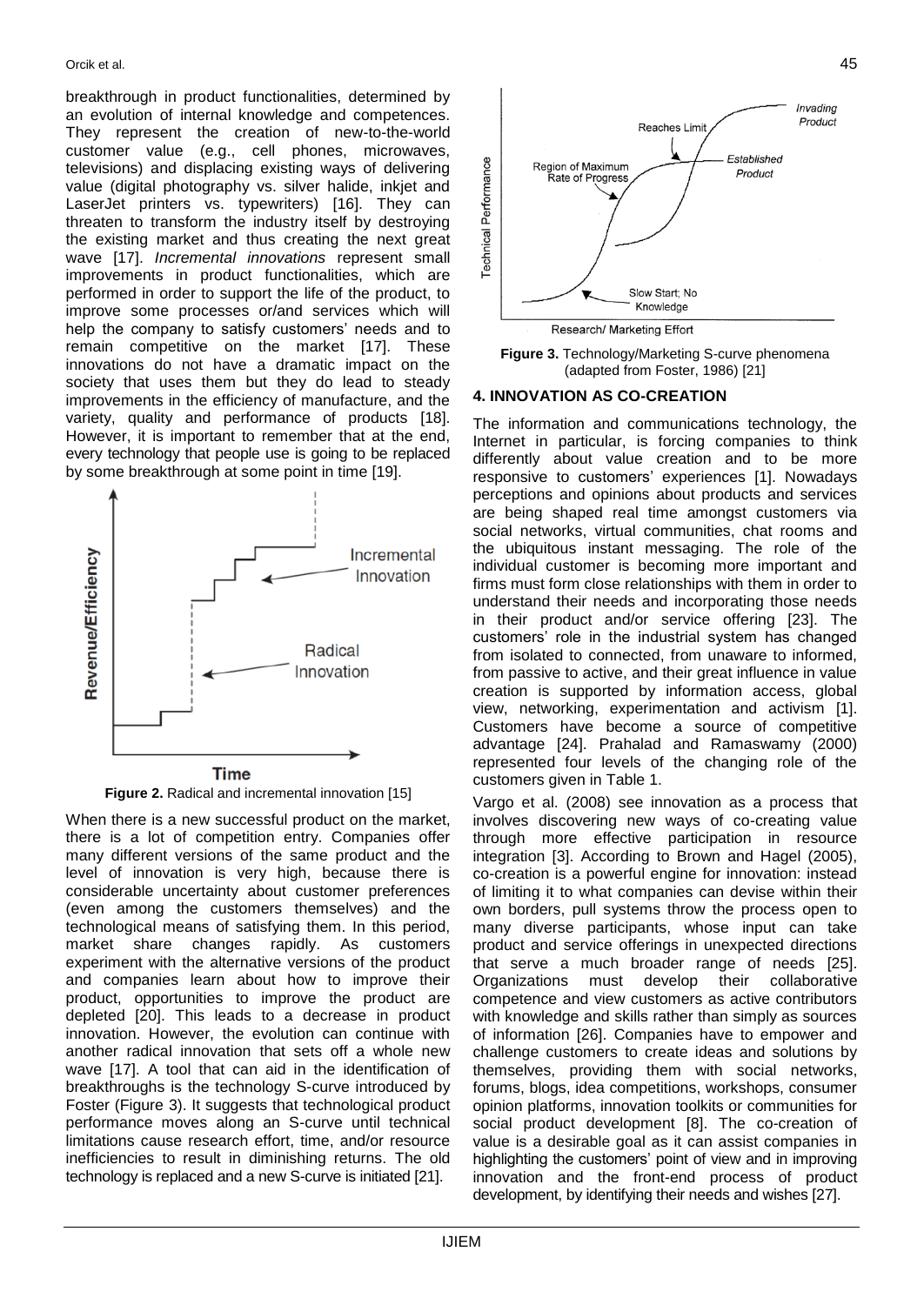**Table 1.** Four levels of the changing role of the customers [23]

| Era                                    | <b>Customer roles</b>                                                                                                                                                                                                                            |
|----------------------------------------|--------------------------------------------------------------------------------------------------------------------------------------------------------------------------------------------------------------------------------------------------|
| 1970s<br>and<br>early<br>1980s         | The customer is an average statistic; groups of<br>buyers are predetermined by the company.                                                                                                                                                      |
|                                        | Products and services are created without much<br>feedback.                                                                                                                                                                                      |
|                                        | One-way communication.                                                                                                                                                                                                                           |
| Late<br>1980s<br>and<br>early<br>1990s | The customer is an individual statistic in a<br>transaction.                                                                                                                                                                                     |
|                                        | Shift from selling to helping via help desks, call<br>centers, and customer service programs;<br>indentify problems from customers, then redesign<br>products and services based on that feedback.<br>Database marketing; two-way communication. |
| 1990s                                  | Lifetime bonds with individual customers.                                                                                                                                                                                                        |
|                                        | Providing for customers through observation of<br>users; identify solutions from lead users, and<br>reconfigure products and services based on deep<br>understanding of customers.                                                               |
|                                        | Relationship marketing; two-way communication<br>and access.                                                                                                                                                                                     |
| Beyond<br>2000                         | The customer is not only an individual but also<br>part of an emergent social and cultural fabric.                                                                                                                                               |
|                                        | Customers are developers of personalized<br>experiences. Companies and lead customers<br>have joint roles in education, shaping<br>expectations, and co-creating market acceptance<br>for products and services.                                 |
|                                        | Active dialogue with customers to shape<br>expectations and create buzz. Multilevel access<br>and communication.                                                                                                                                 |

Considering that both companies and customers have the information about the products, most incremental innovations are developed in response to customers' needs. These innovations ask for the customers' involvement in innovating processes, because they refer to improvements of already existing products, exploitation of existing technology and have low level of uncertainty. However, radical innovations refer to the development of completely new products, exploitation of new technology, high level of uncertainty, and usually exclude customers' involvement. They often do not address a recognized demand but instead create a demand previously unrecognized by the customer [21]. They come from R&D groups that do not have what the customers want in mind. Researchers and developers have to be visionary and to encourage marketing groups to seek new markets for the developed technology. Breakthrough technologies are pushed to customers, because, in general, customers are ignorant of the benefits of a new technology and cannot visualize how it will help them solve problems. They cannot realize they need it unless they actually get a first-hand experience. However, co-creation on this breakthrough level can be established if there is selection process to involve lead users and experts who meet certain specific participation criteria - club of experts. Another cocreation type for breakthrough ideas is a coalition of parties that represents collaboration between

organizations that share their expertise, knowledge and skills in order to create a common competitive advantage. On the other hand, as it is previously said, incremental innovations ask for higher customers' involvement and the participation is usually not limited. There are another two co-creation types on this incremental level when anyone can join the co-creation process – crowd of people and community of kindred spirits [22]. These are four co-creation types (Figure 4) defined by a consulting firm Frontier Strategy (2009).



**Figure 4.** Types of co-creation [22]

To keep customers fully involved and active in the cocreation processes, companies need to enable customers to access all necessary information about the products and to be completely transparent and open in their relations with them. Prahalad and Ramaswamy (2004) proposed *the DART model for co-creation*, which is made up of four building blocks for co-creation: dialogue (D), access (A), risk assessment (R) and transparency (T). They have pointed out that a careful combination of these building blocks results in better engagement of customers as collaborators in value creation [23] through product innovation. *Dialogue* at every stage of the value chain encourages knowledge sharing and understanding between companies and customers. By focusing on *access* to value at multiple points of exchange, companies can broaden their view of the business opportunities creating good experiences. If they are willing to reveal more information about the *risks* associated with the products and services they produce, customers become more involved in co-creation. Finally, *transparency* of information is necessary for customers to become cocreators of value. In that way the trust between companies and customers is created [28].

This kind of companies' openness supports faster product adoption among customers. Considering this, it can be assumed that co-creation causes shorter product life cycles. However, information access, global view, networking, experimentation and activism of customers do not allow companies to develop their products without co-creation. Co-creation is crucial for products' success on the market.

## **5. CO-CREATION IN THE PRODUCT LIFE CYCLE**

Focusing on radical and incremental innovations, it can be proposed that levels of co-creation are connected to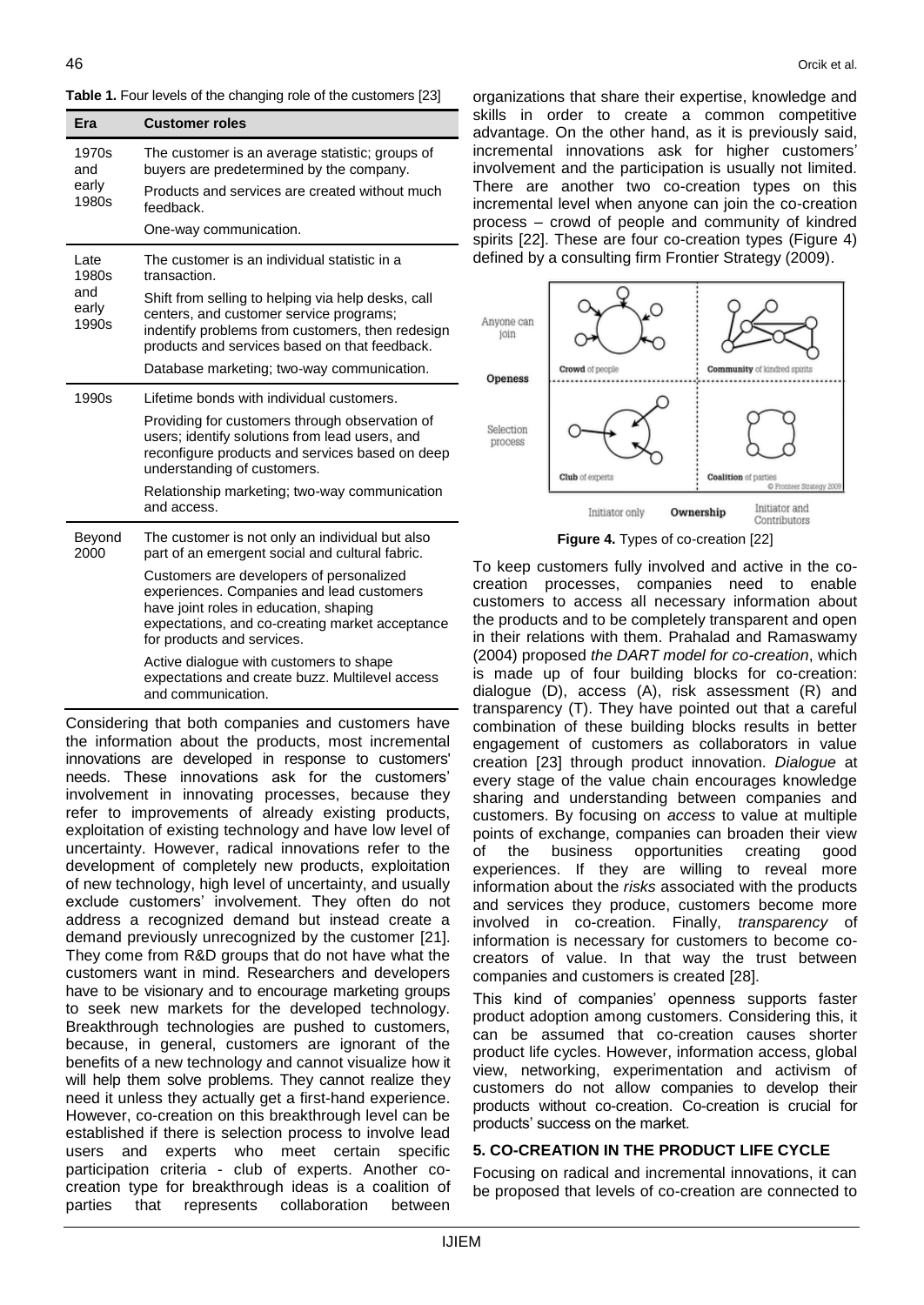different levels of innovation activities throughout the product lifecycle.

Considering that this product life cycle is analyzed for completely new products, *the first stage* implies radical innovation processes in *product development*. These include different research activities, experiments, tests, prototyping, new technology development, etc., in which customers are usually not involved, because radical innovations are based on unarticulated customer requirements. Companies try to decrease the level of uncertainty that follows radical innovations. However, they can engage field experts and lead users into cocreation, who are found through active selection processes, or establish a coalition through idea and knowledge sharing with other parties.

During *the second stage*, when the new product is introduced to the market, involvement of customers in product improvement processes increases. Incremental innovations represent small improvements in product functionalities, usually determined by co-creation of knowledge and competences. Companies establish the co-creation with early adopters, who help them to improve their product. The product becomes more recognizable in the market and enters *the third stage*, where its sales grow and it is accepted by the early majority of customers. They are not risk-takers and prefer products of the proven quality, but companies continue to maintain co-creation activities with them. *The introduction and growth stage* are characterized by the high-level of co-creation in the continuous product improvements usually through online communities and crowdsourcing. Incremental innovations can help extend life and drive differentiation and growth, by adding minor features and functionality to create greater variation and options, and adapting existing technology to create the "next iteration" of products [16]. Customers who are involved in the co-creation activities may be called active "adapters" of products, meaning that the success of innovations depends on the users' willingness and ability to adapt the product innovation to suit their needs [29].

The earlier the customers get involved into innovation processes, the greater is the personalized experience value and knowledge co-creation. The assumption is that the greatest portion of product improvements is made at the beginning of the product's existence in the market, in the introduction stage, as incremental innovations. On the other hand, in the stage of growth only the minimal improvements are made. At the end of this stage, when almost all possible improvements are done, companies focus on customizing the product according to the customers' preferences. Customization enables companies to offer variety to customers and creates their emotional connection with the product. However, companies decide what can be customized and the customer's role is restricted. Companies focus on the product customization, because the possibilities to improve products are limited at this stage.

The difference between "co-creation" and "customization" lies in the degree of involvement of the customer; in general terms, the customer plays a less active role in customization than in co-creation [5]. This trend of lower involvement of customers in innovation processes leads towards the next stage of the product life cycle.

In *the fourth stage*, *maturity*, the sales growth slows down, they reach their highest point, new competition appears and innovation pace decreases. Companies have to focus promotion activities on the differentiation and draw the customers' attention on their product. This is the right time for the companies to focus again their research activities on radical innovations, because all the possible incremental improvements on the product are already made. Another breakthrough should be created, to prevent complete disappearance of cocreation and product decline.

Companies have to choose their next trajectory path at this point. If they create the *product extension* by another radical innovation, the product enters its another cycle and has its new market introduction and growth, where again co-creation activities in product improvement take place. Another scenario is that companies do not undertake radical innovation activities and focus on the late majority customers, who are not so willing to get involved in co-creation. Eventually, following this trajectory path, market becomes saturated and the sales and the profit begin to *decline*, because there is low level of co-creation and almost no changes are made on the product. This is *the last stage* of the product life cycle, when companies are trying to compete with low price on the market, attract laggards to buy the product, and reduce their costs, before they finally retire the product and bring its life to an end.

Carefully analyzing how co-creation rises and falls through distinct stages of the product life cycle, the following levels (Figure 5) can be distinguished:

1. *Breakthrough level*, where the research and new product development activities are undertaken by the company and its experts to create a radical innovation. Co-creation processes can be established through involvement of experts and lead users, who meet certain specific participation criteria. While co-creation on breakthrough level is not open to anyone who is interested to join, there is a selection process to choose contributors. This is related to the first stage - product development, and product extension stage that is parallel with the fourth stage of the product life cycle, maturity stage;

2. *High co-creation level*, where the product improvement and customization activities are undertaken by the company in co-creation with its customers to create incremental innovations. These levels are related to the second and the third stage of the product life cycle, introduction and growth respectively, as well as the new initiation stage if another radical innovation is created on the product;

3. *Low co-creation level*, where almost no changes are made on the product, opportunities to improve the product are depleted and co-creation disappears; this level is related to the decline stage, the last stage of the product life cycle.

These levels represent the focusing areas of further research activities, that are going to be undertaken to examine different aspects of co-creation throughout the product life cycle.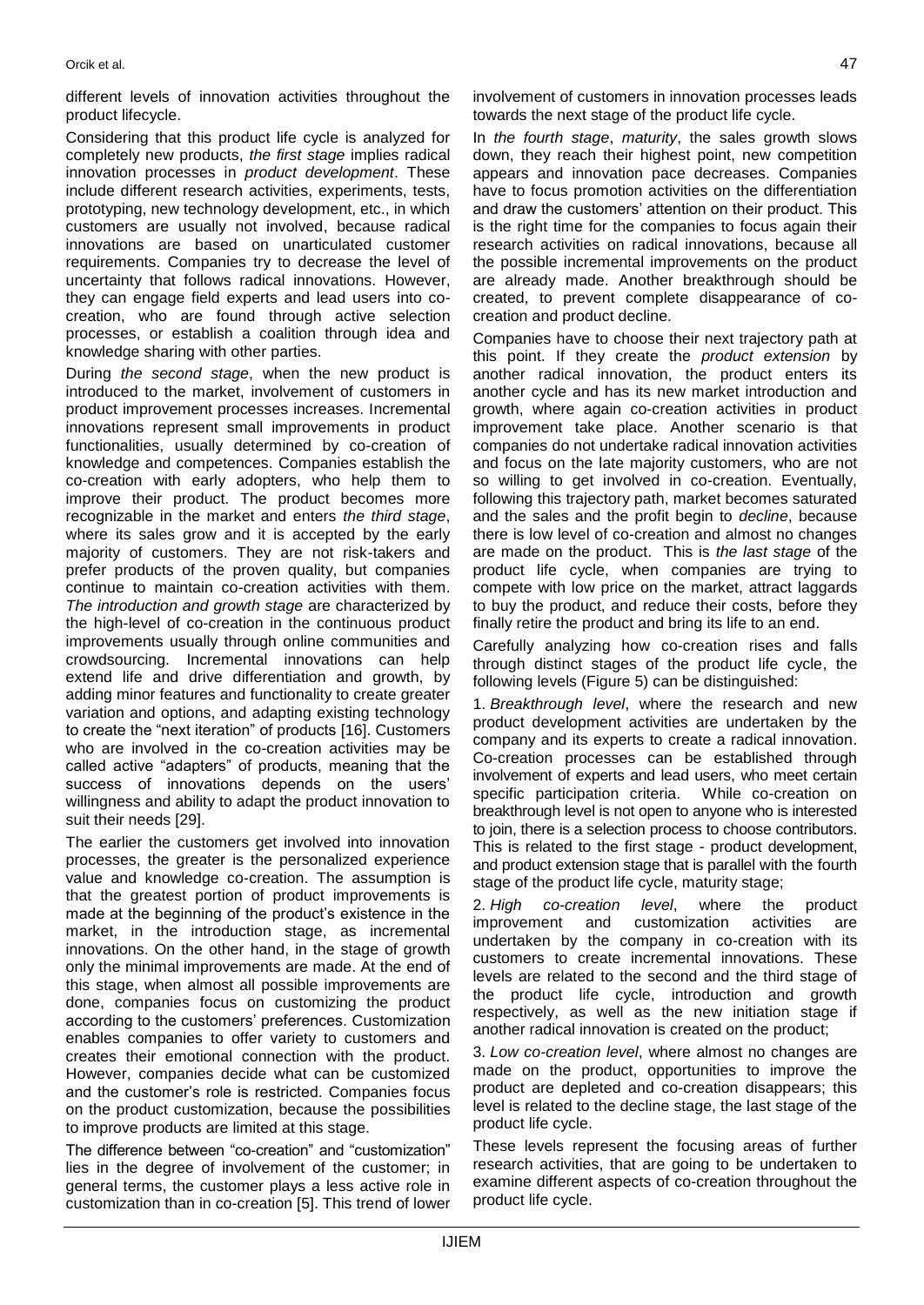

**Figure 5.** Co-creation levels throughout the product life cycle (adapted from [30])

#### **6. CONCLUSION**

Innovation is about developing growth and the process of co-creation drives an evolution within the market, as well as generation of new knowledge in business, academia, and practice. Co-creation is based on solving the problems related to products with customers. These solutions represent changes on products that eventually bring new problems and, again, new solutions. This is the usual flow of problem solving in product life cycle. Considering that it is proposed that there are different levels of value co-creation during the product life cycle, the problem solving in contemporary dynamic environment is much faster than before. Internet and the information sharing make products and companies closer to customers and provide an easy way to establish co-creation.

Products and information about them are more accessible and transparent. The proliferation of social technologies such as online customer communities, social networking sites, instant messaging, and wikis have created both opportunities and challenges for companies in managing the commercialization of products and in value co-creation in each of the three steps involved in the purchase process: awareness, trial and repeat purchase [31]. If the time needed to reach a market audience of 50 million for radio was 38 years, for TV 13 years, for the Internet 4 years and for Facebook 2 years [32], the exponential shortening of product life cycles can be noticed. In addition, all these products support information sharing, which is crucial for the co-creation. Increasing the dialogue, access and transparency enables higher co-creation and, as well, has its influence on shortening the product life cycle.

On the other hand, three levels of co-creation are proposed in this paper and the following assumptions are made. The product growth on the market depends on co-creation in product improvement. As long as there are co-creation activities between the company and its customers, the product growth and success on the market can be expected. The product reaches its maturity when co-creation starts to slow down and stagnates on that low level. With the continuous decrease of the co-creation level and no possibilities for product improvements, starts the decline stage in the

product life cycle that eventually comes to an end. This is the reason of the necessity of breakthroughs during the maturity stage, which can generate product life cycle extension.

The proposition of three levels of co-creation during the product life cycle has its limitations and should be further and deeper examined. In this research authors have relied on common logic and literature focused on the fields of product life cycle and customer co-creation, addressing the relationships between them. Analyzing the characteristics of radical and incremental innovations, as well as characteristics of each stage of the product life cycle, the degree of customers' involvement in product development during the time can be defined.

Even though these propositions are not supported by thorough research on real cases, they are essential for further research that is going to be focused on giving the answers on the following research questions - How can companies optimize the co-creation processes and increase the benefits from them? How do the costs and benefits of co-creation evolve over time through different stages of the product life cycle? How can companies motivate customers and maintain their enthusiasm for the co-creation to extend the product growth? Are companies, that have established cocreation for incremental product improvements, also successful in radical innovations? Do customers really obstruct radical innovation processes? Should specific co-creation techniques be used in different product life cycle stages – living labs, lead user approach, idea competitions, community based innovations?

#### **7. REFERENCES**

- [1] Prahalad, C. K. and Ramaswamy, V. (2004), Co-creating unique value with customers, Strategy & Leadership, 32 (3), 4-9.
- [2] Aarikka-Stenroos, L. and Jaakkola, E. (2012), Value cocreation in knowledge intensive business services: A dyadic perspective on the joint problem solving process, Industrial Marketing Management, 41, 15–26.
- [3] Vargo, S.L., Maglio, P.P. and Akaka, M. (2008), On value and value co-creation: a service systems and service logic perspective, European Management Journal, Vol. 26, pp. 145-52.
- [4] Ramaswamy, V. (2011), It's about human experiences... and beyond, to co-creation, Industrial Marketing Management, 40, 195–196.
- [5] Kristensson, P., Matthing, J. and Johansson, N. (2008), Key strategies for the successful involvement of customers in the co-creation of new technology-based services, International Journal of Service Industry Management, Vol. 19, Iss: 4, pp. 474 – 491.
- [6] Kirah, A. (2009), Co-creation and the design mindset, Copenhagen co'creation: Designing for change.
- [7] Rahbek, K. (2009), Co-creation makes demands on the organisation, Copenhagen co'creation: Designing for change.
- [8] Piller, F., Vossen, C. and Ihl, C. (2012), From social media to social product development: The impact of social media on co-creation of innovation, Die Unternehmung, 66 (1), 7-27.